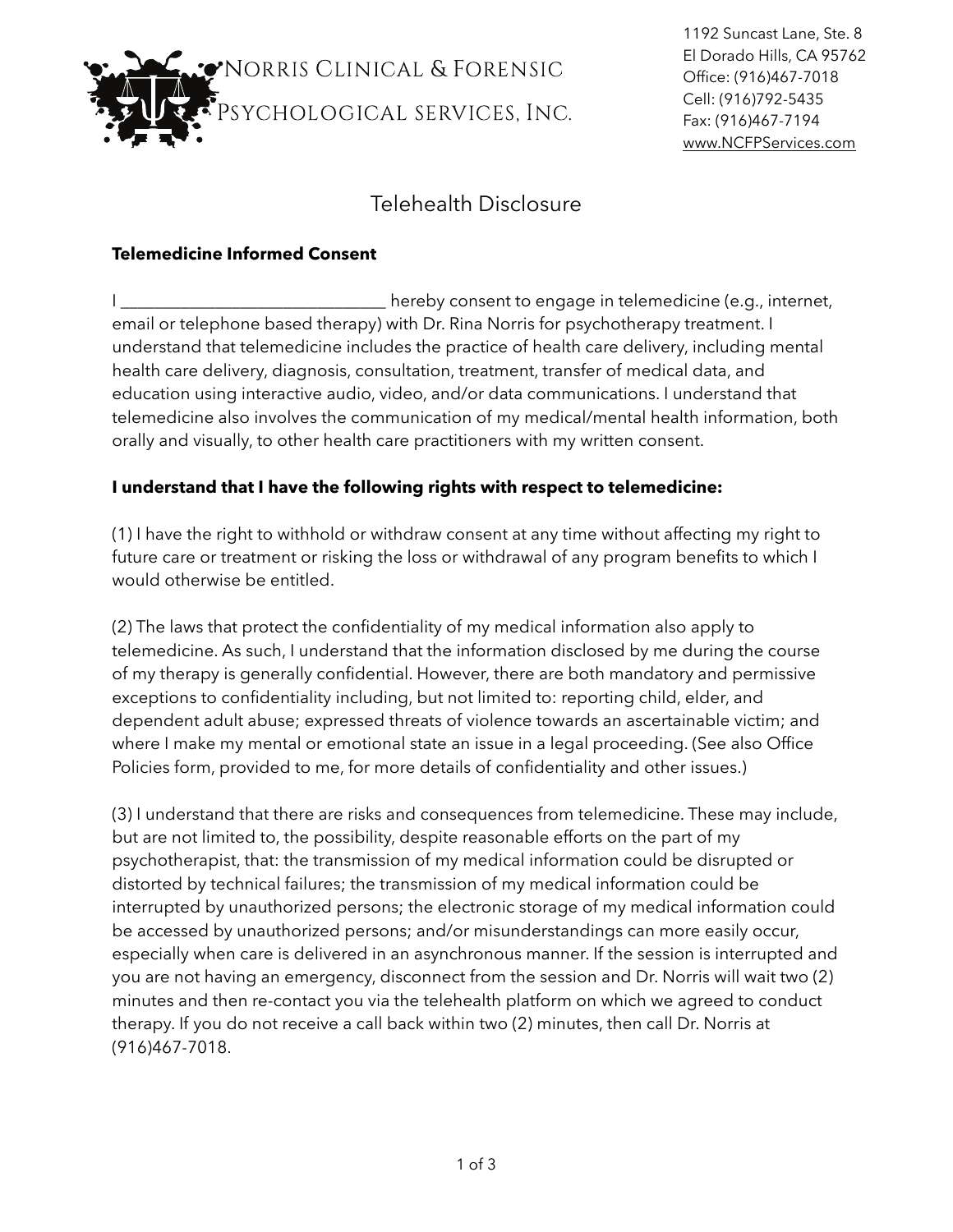In addition, I understand that telemedicine-based services and care may not yield the same results nor be as complete as face-to-face service. I also understand that if my psychotherapist believes I would be better served by another form of psychotherapeutic service (e.g. face-to-face service), I will be referred to a psychotherapist in my area who can provide such service. Finally, I understand that there are potential risks and benefits associated with any form of psychotherapy and that, despite my efforts and the efforts of my psychotherapist, my condition may not improve and in some cases may even get worse.

(4) I understand that I may benefit from telemedicine, but results cannot be guaranteed or assured. The benefits of telemedicine may include, but are not limited to: finding a greater ability to express thoughts and emotions; transportation and travel difficulties are avoided; time constraints are minimized; and there may be a greater opportunity to prepare in advance for therapy sessions.

(5) I understand that I have the right to access my medical information and copies of medical records in accordance with California law, that these services may not be covered by insurance, and that, if there is intentional misrepresentation, therapy will be terminated.

**Electronic Communications:** For communication between sessions, Dr. Norris only uses email communication and text messaging with your permission and only for administrative purposes unless we have made another agreement. This means that email exchanges and text messages should be limited to administrative matters. This includes things like setting and changing appointments, billing matters, and other related issues. You should be aware that Dr. Norris cannot guarantee the confidentiality of any information communicated by email or text. Therefore, Dr. Norris will not discuss any clinical information by email or text and prefer that you do not either. Also, there is no guarantee that Dr. Norris can regularly check her email or texts, nor does she respond immediately, so these methods should not be used if there is an emergency.

**Emergency:** If the session is interrupted for any reason, such as the technological connection fails, and you are having an emergency, do not call Dr. Norris back; instead, call 911 or go to your nearest emergency room. Call Dr. Norris back after you have called or obtained emergency services.

Treatment is most effective when clinical discussions occur at your regularly scheduled sessions. But if an urgent issue arises, you should feel free to attempt to reach Dr. Norris by phone. She will try to return your call within 24 hours except on weekends and holidays. If you are unable to reach her and feel that you cannot wait for her to return your call, contact your family physician or the nearest emergency room and ask for the psychologist or psychiatrist